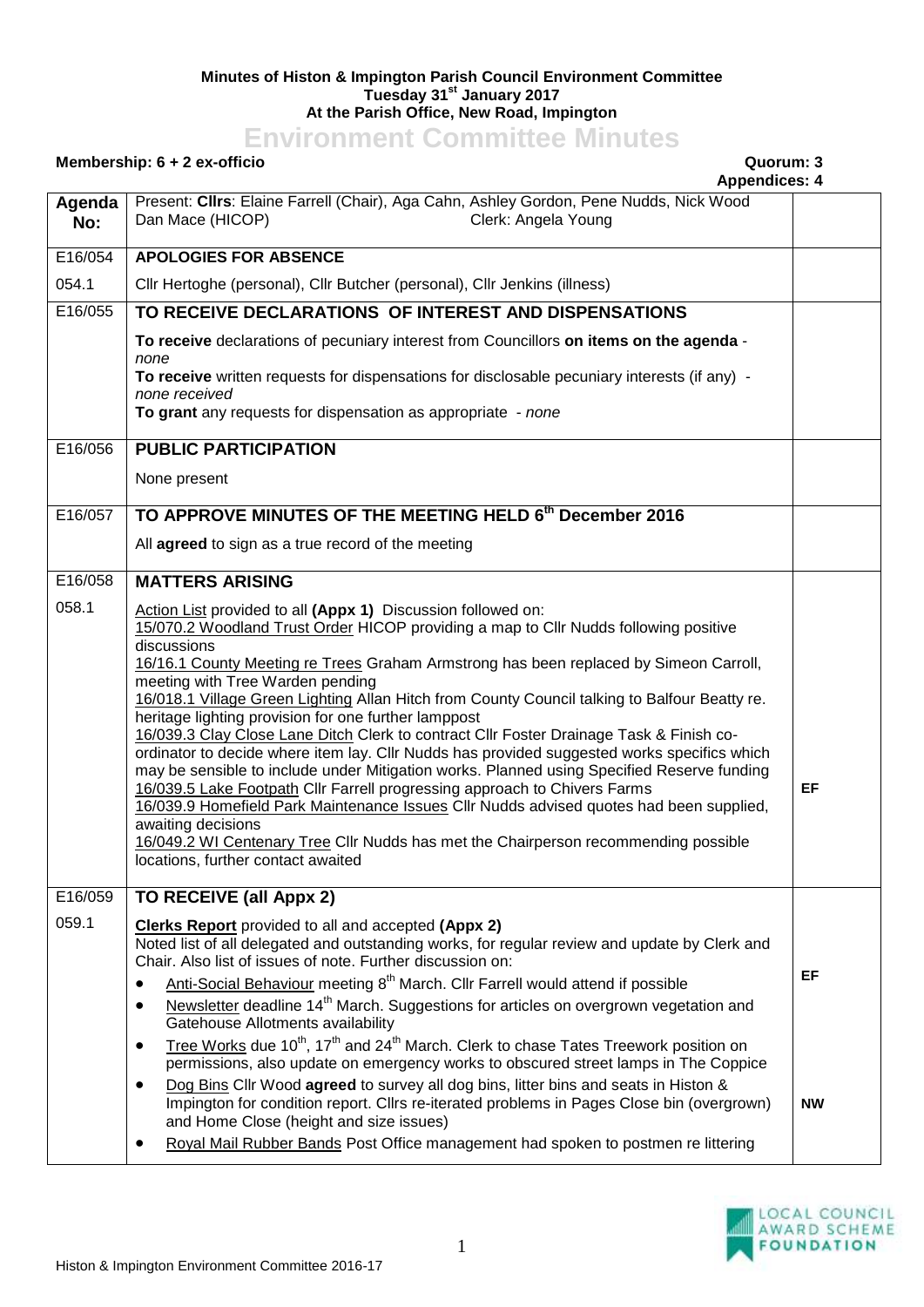| 059.2   | Tree Wardens report Cllr Nudds is also Allotments and Rural Footpath Officer (All Appx 3)                                                                                                |                |
|---------|------------------------------------------------------------------------------------------------------------------------------------------------------------------------------------------|----------------|
|         | Provided to all and accepted. Additional discussion on:                                                                                                                                  |                |
|         | Trees Ian Lorman SCDC Tree Officer had requested feedback on business proposal to                                                                                                        |                |
|         | provide competitively priced tree surveys. Cllr Nudds outlined concerns and all agreed as                                                                                                | <b>PJN</b>     |
|         | Tree Warden, Cllr Nudds to respond appropriately.                                                                                                                                        |                |
|         | Parlour Close verge trees Complaints received from residents, Trees appear to be<br>$\bullet$                                                                                            |                |
|         | responsibility of developer, no longer in existence. Agreed to advise contact made with                                                                                                  |                |
|         | Greenleas Resident Association, or residents affected form a group to deal with such long<br>term maintenance issues                                                                     |                |
|         | Allotments report having been noted, further discussion followed:                                                                                                                        |                |
|         | Gatehouse Road up to 40% empty. Cllr Nudds to approach individuals from the<br>$\bullet$                                                                                                 |                |
|         | Community plot in case they are ready to move onto their own plot                                                                                                                        |                |
|         | Glebe Way Cllr Nudds to instruct Mrs O'Brien on letters to be sent. Clerk to chase<br>$\bullet$                                                                                          | <b>PJN/COB</b> |
|         | Buchans on work agreed to cut grass and haulage way and all paths, and hedge noting                                                                                                      |                |
|         | first couple of metres re-cut by hand to confirm extent of cut required                                                                                                                  |                |
|         | Footpath report having been noted, further discussion followed:                                                                                                                          |                |
|         | Problems areas on rural footpath require attention. Clerk to identify correct contact at<br>$\bullet$                                                                                    |                |
|         | County Council and report Footpath Officers suggestions                                                                                                                                  |                |
| 059.3   | Sustainability Working Party No report. Noted next repair café 4 <sup>th</sup> March 2017                                                                                                |                |
| 059.4   | <b>HICOP Report</b> Dan Mace reported on:                                                                                                                                                |                |
|         | A14 Grant £1,760 awarded, conditions include providing training workshops for<br>$\bullet$                                                                                               |                |
|         | establishing orchards along the A14 corridor                                                                                                                                             |                |
|         | Hedge trimmer/strimmer purchased<br>$\bullet$                                                                                                                                            |                |
|         | Application for Feast Funds for information board/panel<br>$\bullet$                                                                                                                     |                |
|         | Wassailing had been cancelled 29 <sup>th</sup> January. Rescheduled 26 <sup>th</sup> February, together with a<br>$\bullet$                                                              |                |
|         | day time pruning workshop                                                                                                                                                                |                |
|         | Grafting Service on offer end of March<br>$\bullet$                                                                                                                                      |                |
|         | HICOP to prune Parish Council apple trees in Burial Ground and Clay Close Lane shortly<br>$\bullet$                                                                                      |                |
| E16/060 | <b>OTHER MATTERS</b>                                                                                                                                                                     |                |
|         |                                                                                                                                                                                          |                |
| 060.1   | To Define Conditions of use for Homefield Park Cllr Jenkins had reviewed policy and                                                                                                      |                |
|         |                                                                                                                                                                                          |                |
|         | provided one suggestion for improvements (Appx 4). Cllr Farrell to carry out further work and                                                                                            | EF             |
|         | share via google docs                                                                                                                                                                    |                |
| 060.2   | To Review and Accept standard prices for maintenance work 2017-18 Site & Maintenance                                                                                                     |                |
|         | Services. All agreed to accept standard price list for 17-18 as one preferred contractor for                                                                                             |                |
|         | emergency and standard works. Noted provision of welding service                                                                                                                         |                |
| 060.3   | To Arrange Details for visit from Pinders Circus $23^{rd} - 26^{th}$ March. Cllr Nudds agreed to be                                                                                      | <b>PJN</b>     |
|         | point of contact for the weekend $23^{rd} - 26^{th}$ March. Noted insurance certificates received at                                                                                     |                |
|         | Parish Office                                                                                                                                                                            |                |
| 060.4   | To Agree:                                                                                                                                                                                |                |
|         | Public Art – all <b>agreed</b> to spend up to £750 from Public Art Section 106 funds on graffiti<br>a)                                                                                   |                |
|         | project. To include paint. County Council has provided rules and time restraints. Plan for<br>Easter start for project. All agreed to accept quote for Site & Maintenance for £300 + VAT |                |
|         | to carry out welding work to make BT Box in Milton Road safe. Agreed from Environment                                                                                                    |                |
|         | Committee budgets. No decision yet coming forward on renovation costs to be funded                                                                                                       |                |
|         | from Public Art Section 106. Agreed Public Art Working Party date required as soon as                                                                                                    |                |
|         | possible                                                                                                                                                                                 |                |
|         | Hire of digger at £250 per day for use by enviro.volunteers to prepare land at Manor Field<br>b)                                                                                         |                |
|         | for tree planting. Work at Crossing Keepers Hut also required and could be carried out                                                                                                   |                |
|         | same day. Proposed Cllr Cahn, seconded Cllr Gordon all in favour to agree funding, Cllr                                                                                                  | <b>PJN/LMM</b> |
|         | Nudds to liaise with RFO on details of insurance                                                                                                                                         |                |
|         | Brook Enhancement process for awarding of contract, budget held under Specified<br>C)                                                                                                    |                |
|         | Reserves Fund. All agreed to delegate to Clerk working with Cllr Foster and Rob                                                                                                          | <b>CJF</b>     |
|         | Mungovan, SCDC, to provide specification to interested parties, select contractor and<br>order work                                                                                      |                |
|         | The Copse purchase of new gate for The Copse entrance following vandalism. Gate to be<br>d)                                                                                              |                |
|         | purchased and installed by S Gill as emergency order at cost of £140 + VAT. All noted and                                                                                                |                |
|         | agreed                                                                                                                                                                                   |                |
|         | Crossing Keepers Hut works required, including formation of temporary yard, and to<br>e)                                                                                                 |                |
|         | review future plans. All agreed Cllr Nudds to work with Clerk to bring forward all                                                                                                       | <b>PJN</b>     |
|         | suggested works, including hoarding while works undertaken. Agreed an information                                                                                                        |                |